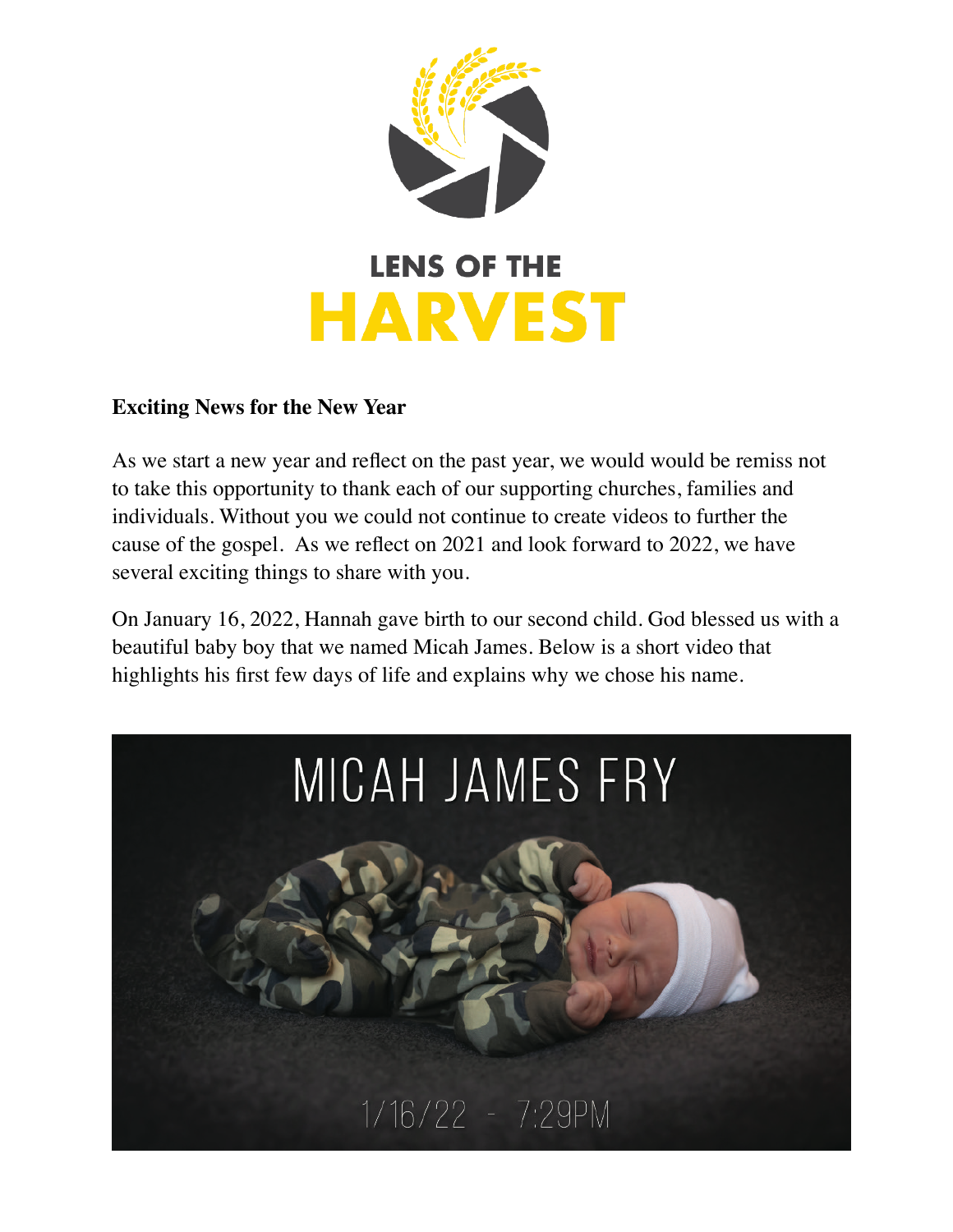At the end of last year we completed one of the biggest video editing projects of the year. During the summer we spent several weeks creating week-in-review videos for Servant's Heart Camp. Later in the fall we took all of that footage and turned it into a promotional video for the camp.

Back in August, I traveled with church planter Jackie Elwart to Big Bear, California. While we were there we created a gospel presentation that will be used online to reach the people of Big Bear with the gospel. You can see that video at [hopeforebigbear.com](http://hopeforbigbear.com/)

Recently I have been going through an online course in an effort to grow in my video editing skills. I wanted a way to practice several of the concepts I was learning in the course, and so I took some of the footage from Big Bear and created this highlight video. Will you take a moment to watch the video and pray for the people of Big Bear and the Elwart family as they prepare to start a church there in the coming months.